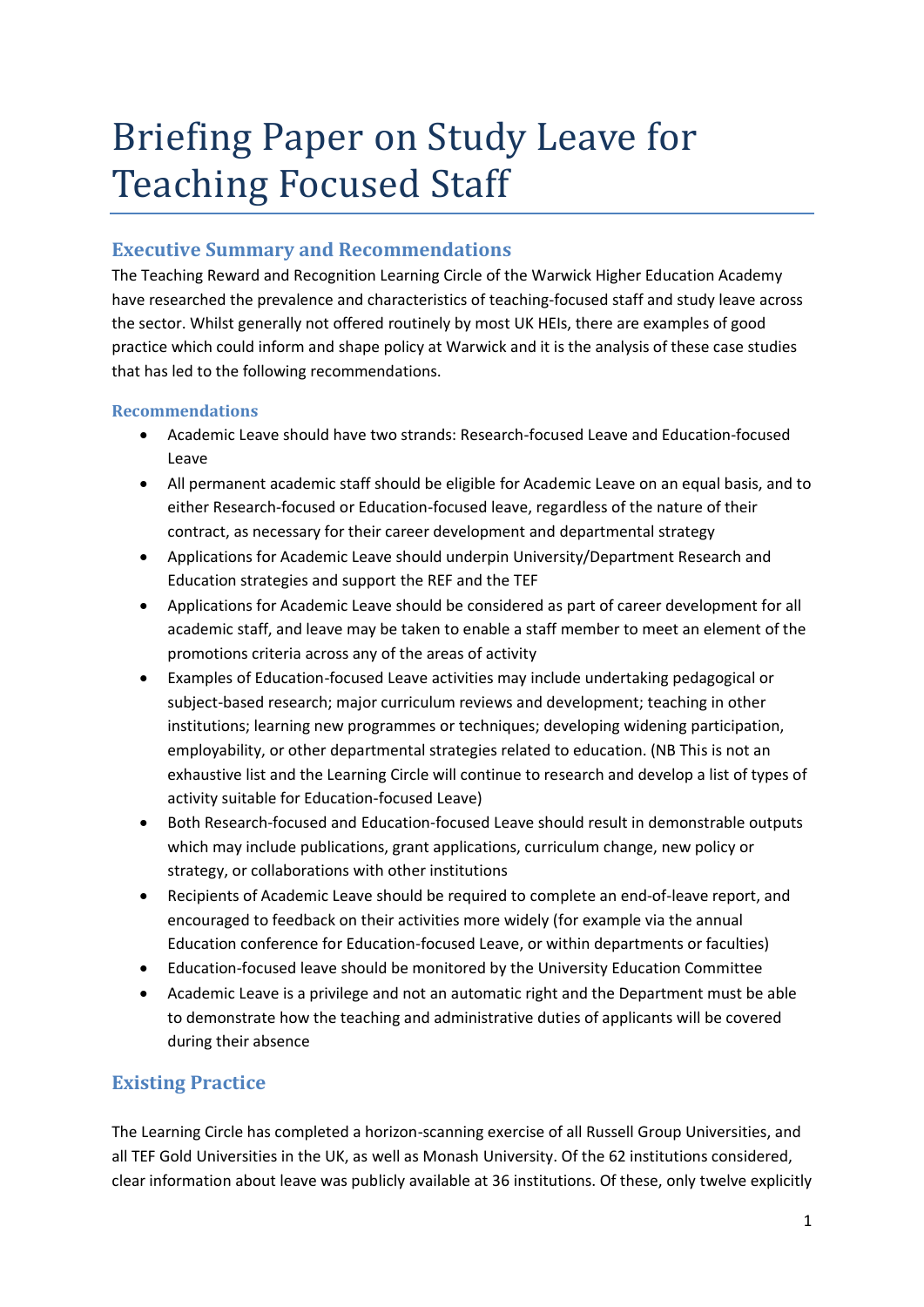offer study/sabbatical leave to staff on teaching focused contracts or for Education-related development, and of those that do offer such leave, most have introduced such a policy in the last five years.

# **Case Studies**

#### **Lancaster**

Lancaster changed the name of its Sabbatical Leave scheme to Academic Research and Education Leave in 2017 and examples of teaching-related leave activities are embedded throughout. The policy exists to enable academic staff at all career levels to spend dedicated and uninterrupted time on research or education activities, that enable them to deliver academic achievement and learning at a high level and work of significant value and impact to the University. The leave should support the individual but also the University's strategic aims. There should be measurable outcomes, for example world class research outputs, significant grant applications or significant education focused on the development of learning teaching and engagement. Staff are required to participate in a midterm discussion and provide a report at the end of the leave. The applications for leave should have measurable expected outcomes for example course developments expected or pedagogical research outputs and these should be additional to 'normal' activity. The University's Research Committee and Education Committee will monitor the usage and outcomes from the Academic Research and Education Leave policy on an annual basis to consider its effectiveness.

#### **Monash**

Monash's Outside Study programme is designed to lead to one of the following outcomes:

- The creation of new publications
- New research grant applications
- International research collaborations or staff exchanges
- Innovations in teaching, for example major curriculum

It includes a travel grant of up to \$5,000 outside Australasia and \$2500 within Australasia if applicable. The OSP committee consider a range of factors when deciding whether or not to grant the award including

- If the programme is justified in terms of the expected benefit to the staff member and university
- If the travel overseas is appropriate
- If the length of absence is justified
- Applicants need to have a proven and sustained record of productivity, impact and excellence in research, education and engagement and are meeting the relevant academic performance standards

#### **Newcastle**

The purpose of the academic sabbatical leave policy (revised in 2016) is to enable the university to successfully achieve its vision to be a 'World-Class Civic University' and is underpinned by the Institution's Research Strategy and the Learning, Teaching and Student Experience Strategy: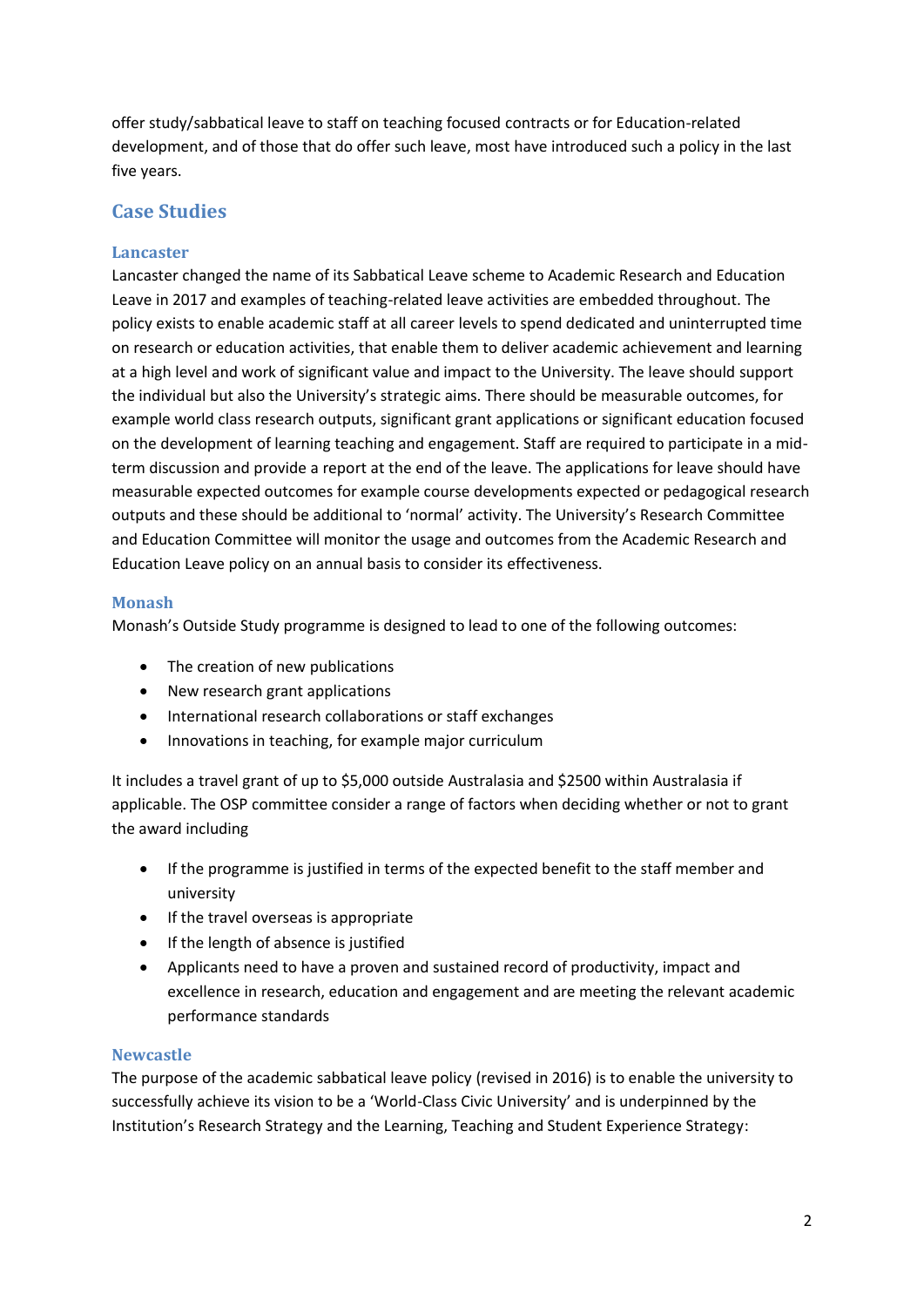- To enable academic staff to have dedicated time to focus on research and pedagogical teaching activities
- To ensure academic are supported in their career development
- To act as part of the reward and recognition scheme at the University
- To respond and contribute to the REF and the TEF

The aim is to enable members of academic staff to request a period of dedicated time in which they can focus upon specific elements of their job role. It is considered to be a privilege and not a contractual entitlement. It may be used to undertake research or scholarship, to obtain experience in another organisation, or learn about a new teaching programme or technique. Leave must be of strategic importance to the teaching and learning and student experience of the unit or department concerned. Applicants must agree to give feedback on proposed activities.

There are no examples of teaching-focused study leave projects but clearly Newcastle consider undertaking pedagogical research, learning new teaching programmes/techniques, and gaining experience of different approaches to teaching in other institutions or settings are all eligible areas. The link to the strategic aims of the Department and/or wider University ensure that such study leave projects will support University strategy and underpin initiatives such as the TEF. The requirement for feedback is also embedded into the policy. For the individual the benefits are improved practice and contributions to career development (and possibly promotion).

#### **Queens Belfast**

Belfast revised its sabbatical policy in 2012 and views the leave as pivotal to support high quality research and teaching initiatives. They consider the leave a crucial element in academic staff development. Staff are encouraged to spend their leave away from the University in order that staff may benefit from the opportunities gained from spending time at other institutions but this is not compulsory. The key principle is that the leave must demonstrably be for the benefit of the individual and department.

The teaching-based criteria for study leave are:

- to pursue a course of study on teaching or a teaching-related matter;
- to undertake research facilitating the development of the existing curriculum or the addition of a new specialism;
- to undertake research and development in relation to the curriculum where major restructuring is planned;
- to teach in other institutions in order to learn new approaches to teaching and learning;
- to undertake projects relating to the enhancement of learning and teaching by electronic means, eg projects relating to the internet or e-universities.

Staff must compile a portfolio of evidence to support a teaching-based application – eg course materials prepared for students, positive views from external examiners/HEFCE assessors/accreditation bodies, evidence of curriculum development activities or innovative strategies in teaching and learning, publications on teaching-related matters, prizes and awards etc. Any such portfolio submission should conform to a standard format.